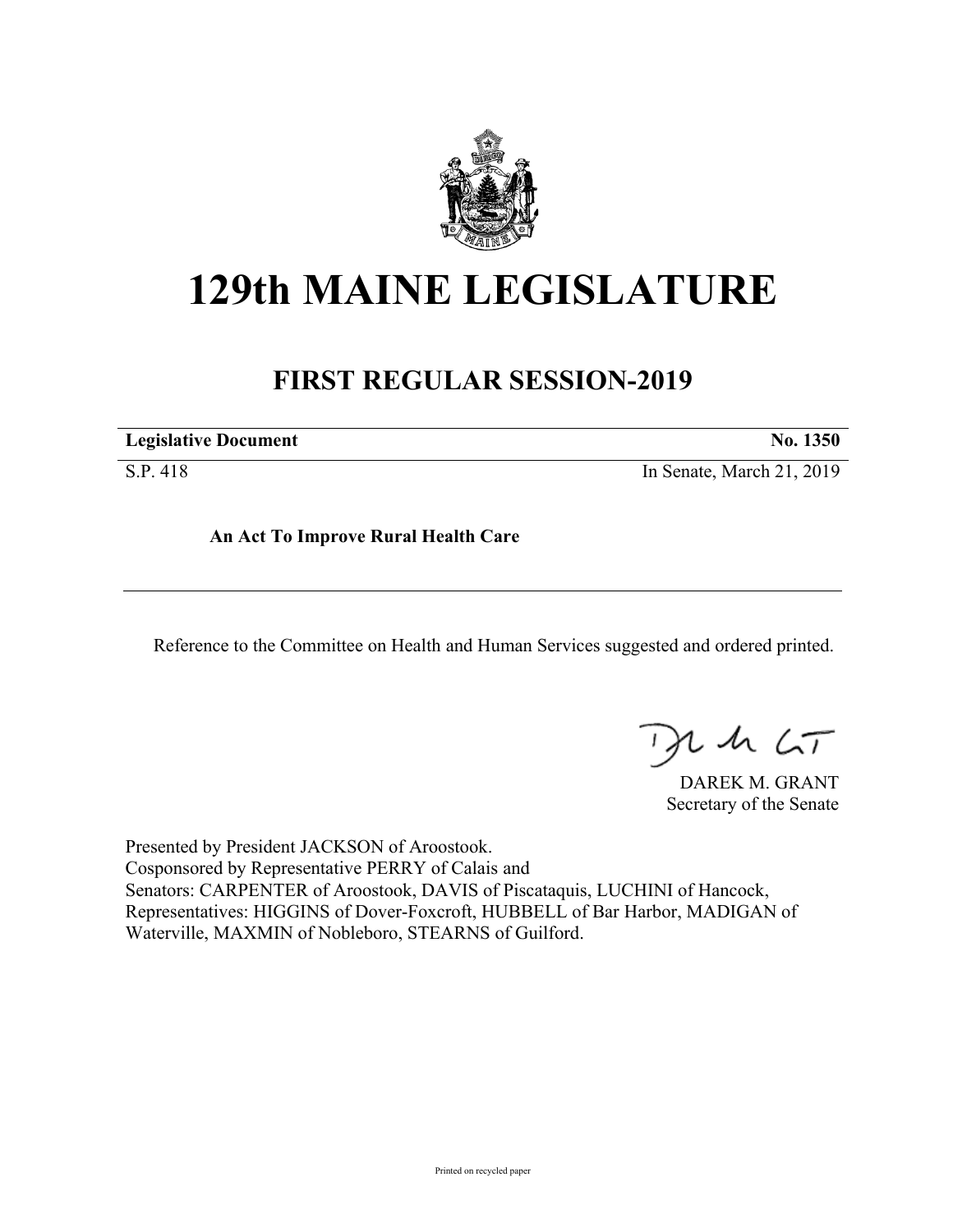- **Be it enacted by the People of the State of Maine as follows:**
- **Sec. 1. 36 MRSA §5122, sub-§2, ¶QQ** is enacted to read:

 QQ. For taxable years beginning on or after January 1, 2019, to the extent included in federal adjusted gross income, student loan payments made by the taxpayer's employer directly to a lender on behalf of a qualified health care employee. As used in this paragraph, "qualified health care employee" means an individual who is employed by a hospital located in this State and who is licensed under Title 32, chapter 31, subchapter 3 or 4; chapter 36, subchapter 4; or chapter 48, subchapter 2.

 **Sec. 2. Reimbursement for rural hospitals and nonrural hospitals.** The 10 Department of Health and Human Services shall amend its rule Chapter 101: MaineCare Benefits Manual, Chapter III, Section 45 in order to provide MaineCare reimbursement for rural hospitals at 100% of inpatient hospital-based physician costs, outpatient emergency room hospital-based physician costs, outpatient nonemergency room hospital- based physician costs and graduate medical education costs. The department shall also amend its rule Chapter 101: MaineCare Benefits Manual, Chapter III, Section 45 in order to provide MaineCare reimbursement for nonrural hospitals at 93.3% of inpatient hospital-based physician costs, 93.4% of outpatient emergency room hospital-based physician costs and 83.8% of outpatient nonemergency room hospital-based physician costs.

 The department shall adopt routine technical rules under the Maine Revised Statutes, Title 5, chapter 375, subchapter 2-A to establish a definition of "rural hospital" that reflects the regional access to hospital care and the population density of the public health district in which the hospital is located, as long as the following hospitals are considered rural hospitals:

- 1. Northern Light A.R. Gould Hospital in Presque Isle;
- 2. Cary Medical Center in Caribou;
- 3. Franklin Memorial Hospital in Farmington;
- 28 4. Northern Light Inland Hospital in Waterville;
- 5. Northern Light Maine Coast Hospital in Ellsworth; and
- 6. Northern Maine Medical Center in Fort Kent.

 **Sec. 3. Reimbursement for acute care critical access hospitals.** The Department of Health and Human Services shall amend its rule Chapter 101: MaineCare Benefits Manual, Chapter III, Section 45 regarding the department's total annual obligation to acute care critical access hospitals to require MaineCare reimbursement of 100% for outpatient nonemergency room hospital-based costs and all hospital-based physician costs.

 **Sec. 4. Reimbursement for rural health clinics.** The Department of Health and Human Services shall amend its rule Chapter 101: MaineCare Benefits Manual,